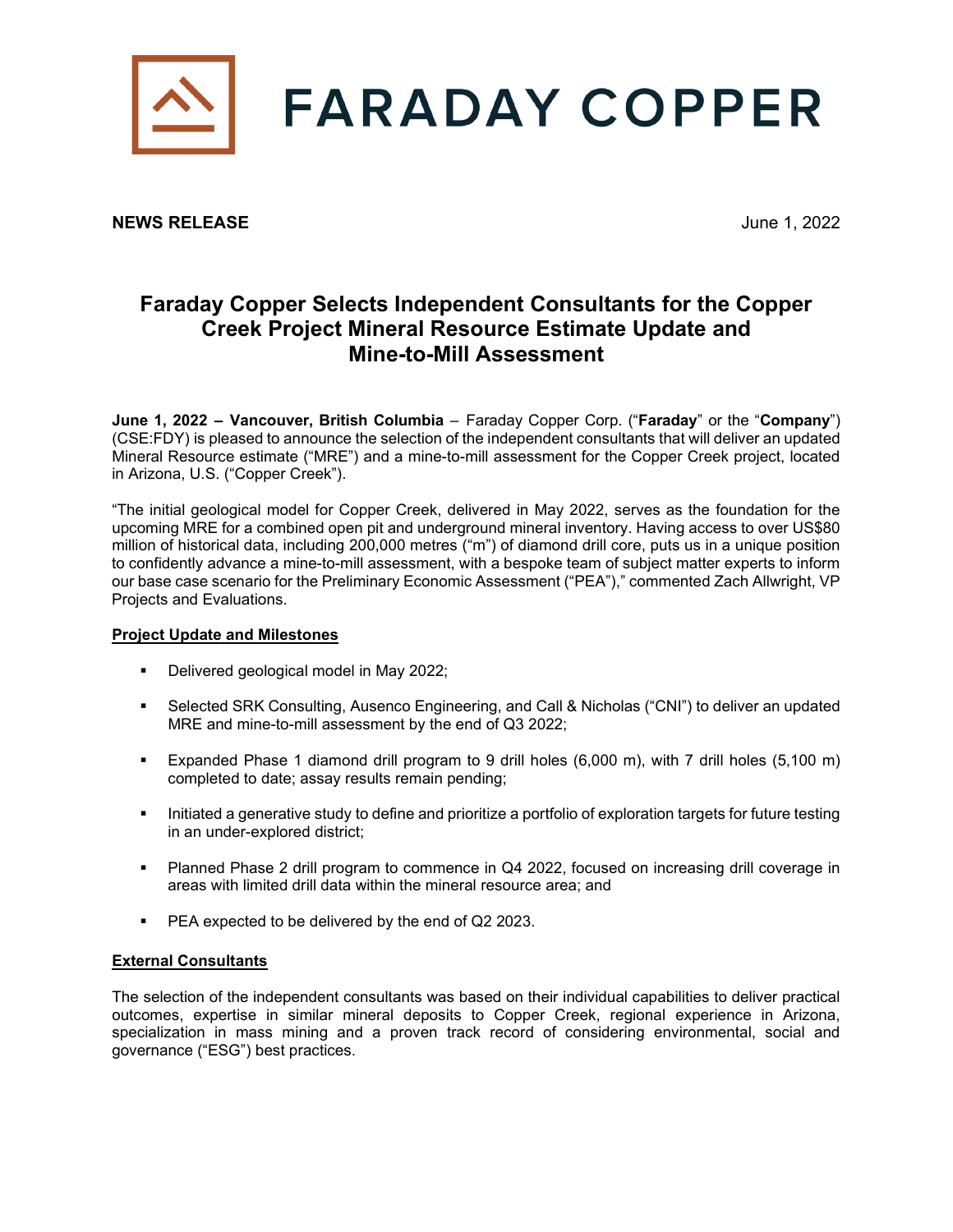## **Table 1. Summary of Selected External Consultants and Related Scope**

| <b>Deliverable</b>              | <b>Consultant</b>         | Location  | <b>Scope</b>                                                                                                                                                                                           |
|---------------------------------|---------------------------|-----------|--------------------------------------------------------------------------------------------------------------------------------------------------------------------------------------------------------|
| Mineral<br>Resource<br>Estimate | <b>SRK</b>                | Denver    | Delivery and provision of a qualified person ("QP") signoff<br>as defined by National Instrument 43-101 - Standards of<br>Disclosure for Mineral Projects ("NI 43-101")                                |
| Mine-to-Mill<br>Assessment      | Ausenco                   | Tucson    | Technical Lead for the optimization of processing plant,<br>impoundment facilities and associated infrastructure<br>design, including economic modelling and the delivery of a<br>metallurgical review |
|                                 | <b>SRK</b>                | Vancouver | Mining assessment for open pit and underground mining,<br>including estimation of mine capital and operating cost<br>estimates                                                                         |
|                                 | Call &<br><b>Nicholas</b> | Tucson    | Delivery of geotechnical analysis and design parameters,<br>for open pit and underground mining areas                                                                                                  |

The PEA is expected to be completed by the end of Q2 2023. The Company intends to maintain the selected team of subject matter experts across future scopes of work to ensure continuity of the knowledge base.

#### **Mineral Resource Estimate**

The Company provided results from the first geological model for the Copper Creek project in a news release dated May 12, 2022. The completion of the geological model delivered a key milestone for the project as it represents the foundation of the updated MRE. The MRE is expected to be delivered by the end of Q3 2022.

The upcoming MRE is mainly based on geochemical data from historical drilling, while it differs from the two historical 2012 MREs in a number of key points:

- It will target a combined open pit (primarily breccia mineralization) and undeground (early halo style porphyry mineralization) MRE;
- It will incorporate observations from the relogging of 15,000 m of historical core;
- It will leverage the geological model delivered in May 2022, taking geological boundaries, structural information, and overall distribution of rock-types into account; and
- **If will incorporate new geochemical data from approximately 400 m of previously unsampled** historical core.

Specific gravity data was collected systematically during the relogging program, allowing the Company to analyze and consider the density differences between breccias and porphyry style domains. Results from the Company's current diamond drill program will not be available for this MRE and will be incorporated in subsequent MRE updates.

Thomas Bissig, VP Exploration, commented "The SRK team has been selected as our resource modelling technical consultant for the delivery of our updated resource estimate due to their expertise in breccia and early halo porphyry systems. Their approach to data QA/QC and capability to imbed subject matter experts within our team provides assurance that the MRE will be based on a solid geological understanding."

#### **Mine-to-Mill Assessment**

As a precursor to the PEA, the Company and its technical consultants will complete a mine-to-mill assessment with the objective of delivering qualitative and quantitative selection basis and definition of the base case scenario of the PEA. This assessment will be based on empirical data to drive sound technical decisions and inform the key value drivers for the optimization of the Copper Creek project.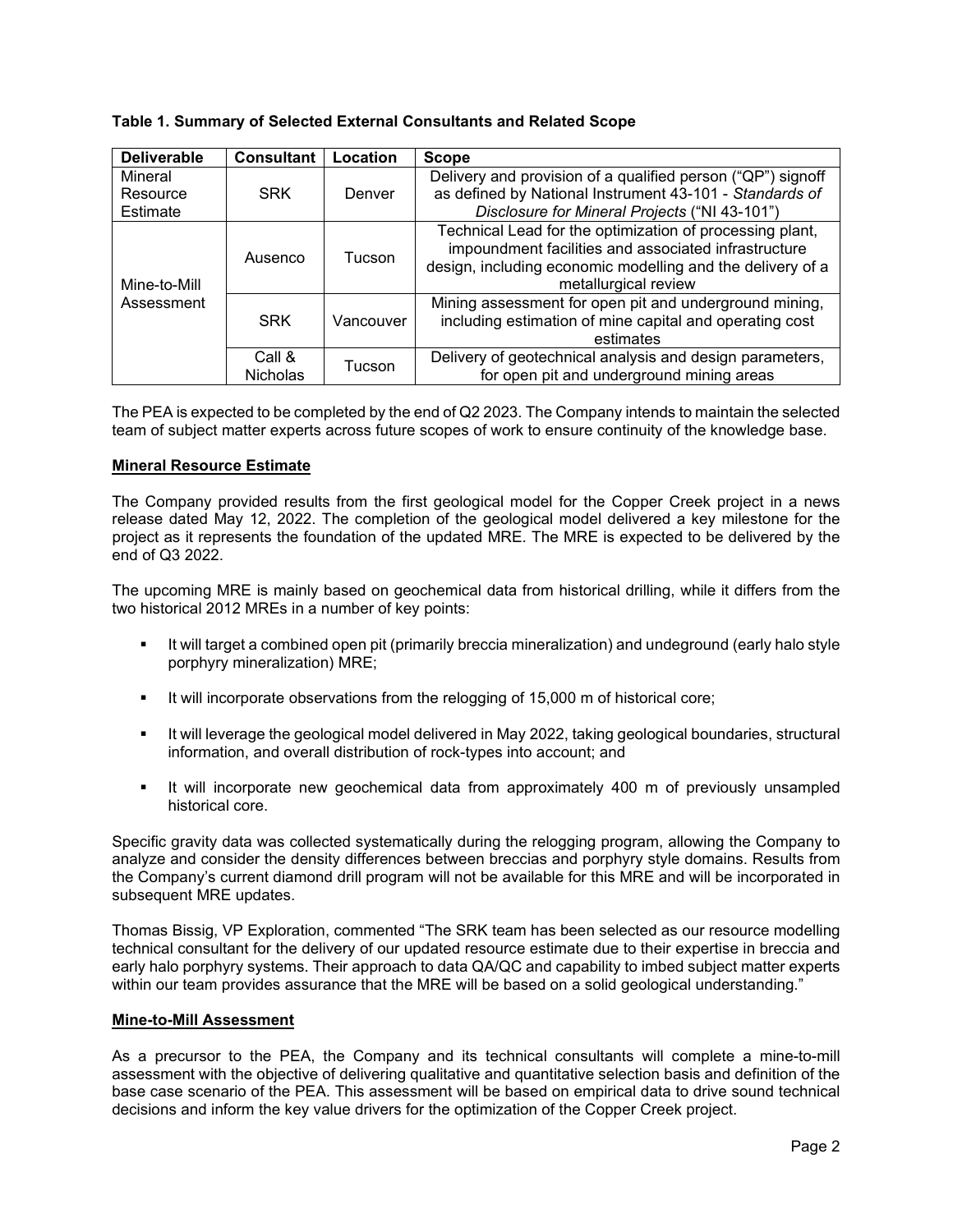This assessment will consider the following fundamental elements:

- Validation of existing metallurgical testwork, including the identification of additional testwork requirements (if any);
- Trade-off and identification of mining method(s) and confirmation of integrated mining strategy;
- Generation of conceptual mine plan scenarios, including open pit and underground mass mining, with consideration of updated geotechnical parameters;
- Production capacity evaluation to ensure optimal pairing of production to infrastructure sizing and staging over the life of mine;
- Conceptualize location(s) for primary infrastructure to satisfy both engineering requirements and alignment with ESG principles; and
- Definition of a base case scenario for the PEA.

The outcomes of the assessment are expected to be delivered in Q3 2022, thereby providing the opportunity for a seamless transition into the PEA using the updated open pit and underground MRE.

## **Project Overview**

The Copper Creek project is a 100% owned, large copper deposit, located ~120 road kilometres ("km") northeast of Tucson, Arizona, U.S. and ~24 km northeast of the town of San Manuel, Arizona. The current resource area is ~4 km in length and open in all directions. The property consists of ~41 square kilometres of contiguous patented and un-patented mining claims and state prospecting permits. The area is in a mining friendly and politically secure location with excellent infrastructure including power, rail, water, roads, and access to skilled personnel.

The property is in the prolific southwest porphyry copper belt at the projected intersection of a major northwest belt of porphyry copper deposits (Ray, Miami/Globe, Superior/Resolution, Johnson Camp) and a major east-northeast belt of porphyry deposits (San Manuel/Kalamazoo, Silver Bell, Lakeshore, Safford, Morenci).

The project hosts an "Early Halo-type" porphyry copper deposit with high-grade near-surface brecciahosted mineralization. Despite extensive historical exploration, with over 200,000 m of drilling and modest past production, the Company believes significant exploration upside remains. There are over 400 known breccia pipes mapped, of which only approximately 35 were drilled and 8 are included in the 2012 MRE.

#### **Qualified Persons**

The scientific and technical information contained in this news release has been reviewed and approved by Faraday's Vice President of Exploration, Dr. Thomas Bissig, P.Geo. and Vice President of Projects and Evaluations, Zach Allwright, P.Eng., each of whom are deemed a Qualified Person as defined by NI 43- 101.

#### **About Faraday Copper**

Faraday Copper is a Canadian exploration company focused on advancing two copper projects in The United States of America. The Copper Creek project, located in Arizona, U.S., is one of the largest undeveloped copper projects in North America with open pit and bulk underground mining potential. The Contact Copper project, located in Nevada, U.S., provides potential for a low-cost open pit, heap leach, oxide project. The Company is well-funded to deliver on its key milestones over the next 18 months and benefits from a management team and board of directors with senior mining company expertise. Faraday Copper trades on the CSE under the symbol "FDY".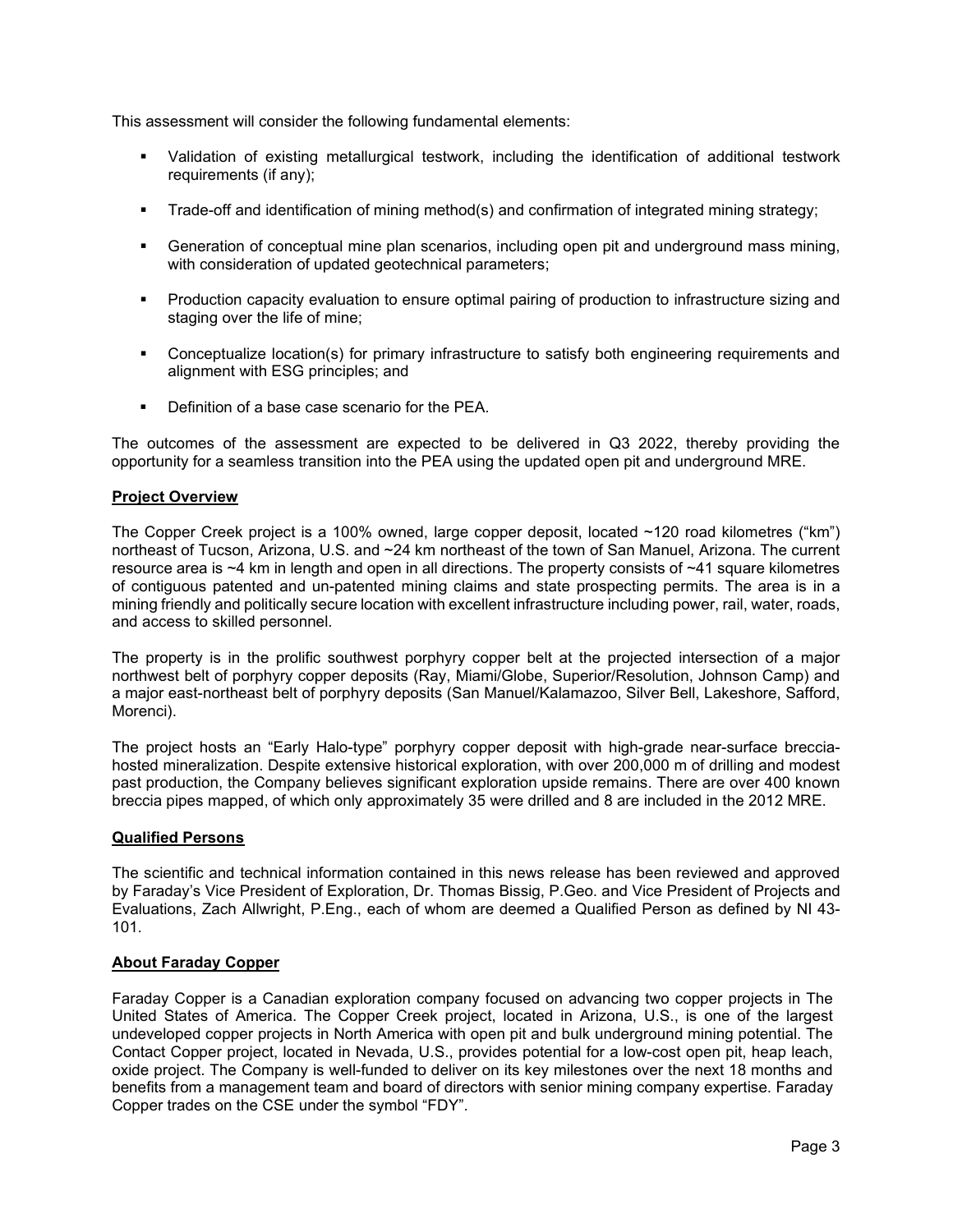#### **About SRK Consulting**

SRK Consulting is an independent international mining consultancy firm, which provides focused advice and solutions to clients in the earth and water resource industries. The company has contributed to its clients' success for over 45 years in over 20,000 projects globally. It is based across 45 offices worldwide with leading mining specialists in fields such as due diligence, technical studies, mine waste and water management, permitting, and mine rehabilitation.

#### **About Ausenco Engineering**

Ausenco is a global company 'redefining what's possible'. Its team is based across 26 offices in 14 countries, with projects in over 80 locations worldwide. Combining their deep technical expertise with a 30 year track record, Ausenco provides innovative, value-add consulting and engineering studies and project delivery, asset operations and maintenance solutions to the mining & metals, oil & gas and industrial sectors.

#### **About Call & Nicholas**

Call & Nicholas is an international mining consulting firm that specializes in geological engineering, geotechnical engineering, and hydrogeology. The company has been providing a wide range of engineering services to the mining industry for 42 years.

For additional information please contact:

| Stacey Pavlova, CFA | Vice President. Investor Relations & Communications |
|---------------------|-----------------------------------------------------|
| E-mail              | info@faradaycopper.com                              |
| Website             | www.faradaycopper.com                               |

#### *Cautionary Note on Forward Looking Statements*

*Some of the statements in this news release, other than statements of historical fact, are "forward-looking statements" and are based on the opinions and estimates of management as of the date such statements are made and are necessarily based on estimates and assumptions that are inherently subject to known and unknown risks, uncertainties and other factors that may cause actual results, level of activity, performance or achievements of Faraday to be materially different from those expressed or implied by such forwardlooking statements. Such forward-looking statements and forward-looking information specifically include, but are not limited to, statements concerning the expected timing for the PEA, the proposed list of consultants to be used for the PEA, the expected timing and proposed content of the MRE, development and future drilling of the Copper Creek property, the extent of future drilling at the Copper Creek property, the intended areas for future drilling, and exploration potential of the Copper Creek property.*

*Although Faraday believes the expectations expressed in such forward-looking statements are based on reasonable assumptions, such statements should not be in any way construed as guarantees of future performance and actual results or developments may differ materially. Accordingly, readers should not place undue reliance on forward-looking statements or information.* 

*Factors that could cause actual results to differ materially from those in forward-looking statements include without limitation: market prices for metals; the conclusions of detailed feasibility and technical analyses; lower than expected grades and quantities of resources; receipt of regulatory approval; receipt of shareholder approval; mining rates and recovery rates; significant capital requirements; price volatility in the spot and forward markets for commodities; fluctuations in rates of exchange; taxation; controls, regulations and political or economic developments in the countries in which Faraday does or may carry on business; the speculative nature of mineral exploration and development, competition; loss of key employees; rising costs of labour, supplies, fuel and equipment; actual results of current exploration or reclamation activities; accidents; labour disputes; defective title to mineral claims or property or contests over claims to mineral properties; unexpected delays and costs inherent to consulting and accommodating*  rights of Indigenous peoples and other groups; risks, uncertainties and unanticipated delays associated with obtaining and maintaining *necessary licenses, permits and authorizations and complying with permitting requirements, including those associated with the Copper Creek property; and uncertainties with respect to any future acquisitions by Faraday. In addition, there are risks and hazards associated with the business of mineral exploration, development and mining, including environmental events and hazards, industrial accidents, unusual or unexpected formations, pressures, cave-ins, flooding and the risk of inadequate insurance or inability to obtain insurance to cover these risks as well as "Risk Factors" included in Faraday's disclosure documents filed on and available at [www.sedar.com.](http://www.sedar.com/)*